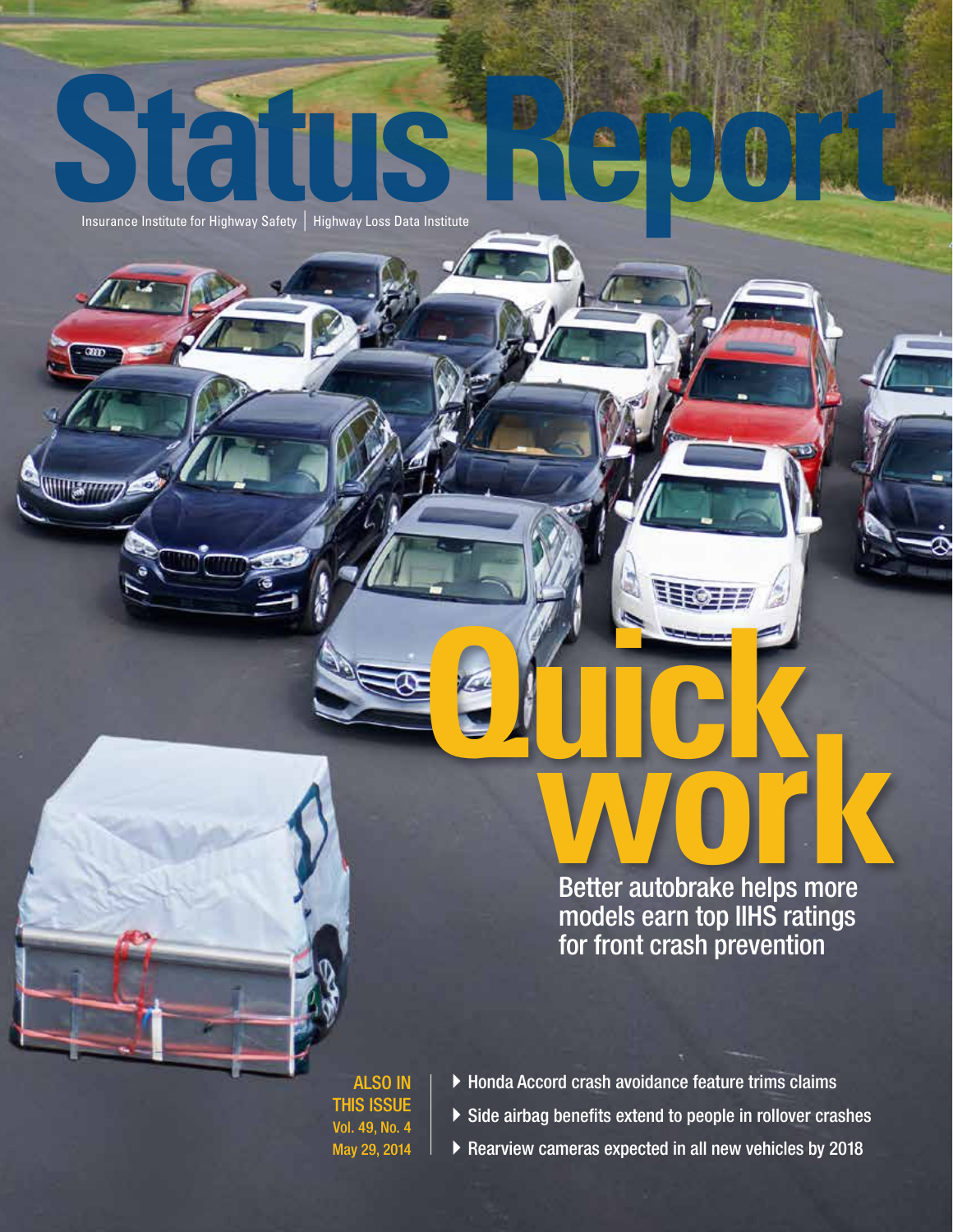

ess than a year into a new IIHS ratings program for front crash prevention, auto manufacturers are making strides in adopting the most beneficial systems with automatic braking capabilities and are offering the features on ess than a year into a new IIHS ratings program for front crash prevention, auto manufacturers are making strides in adopting the most beneficial systems with automatic braking capabilities one of 24 cars and SUVs, all 2014 models unless noted, earn an advanced or higher rating in the latest round of IIHS evaluations.

"We are already seeing improvements from automakers since the initial launch of our ratings last September," says David Zuby, IIHS executive vice president and chief research officer. "BMW and Lexus, for example, have added more braking capability to their systems, which has paid off in higher ratings."

Large family cars and large luxury cars make up the bulk of the test group. IIHS also tested four midsize luxury/near luxury cars, three midsize luxury SUVs and a midsize SUV.

Four vehicles earn perfect scores when equipped with certain options. They are the BMW 5 series large luxury car, BMW X5 midsize luxury SUV, 2015 Hyundai Genesis large luxury car and Mercedes-Benz E-Class large luxury car. In all, eight models earn the highest rating of superior, 13 earn advanced, and three earn a basic rating.

In addition to familiar luxury brands, consumers will find mainstream nameplates among the newest rated vehicles, including Buick, Chevrolet, Dodge and Toyota.

The Institute rates vehicles as basic, advanced or superior for front crash prevention depending on whether they offer autobrake and, if so, how effective it is in tests at 12 and 25 mph.

Forward collision warning systems that meet performance criteria set by the National Highway Traffic Safety Administration and autobrake systems that provide only minimal speed reduction in IIHS tests earn a basic rating. Vehicles that combine the warning

with moderate speed reductions earn an advanced rating. It is possible to qualify for an advanced rating with an autobrake system that doesn't first warn the driver before taking action. Models that offer a warning and provide major speed reduction in IIHS tests earn a superior rating. Some models have multiple ratings because they are available with different versions of front crash prevention systems and their test performance varies. In the current group, this is the case with the BMW 3 series, 5 series and X5.

The rating system is based on HLDI research indicating that forward collision warning and autobrake systems help drivers avoid front-to-rear crashes (see *Status Report*, July 3, 2012, at iihs.org).

"We know that this technology is helping drivers avoid crashes," Zuby says. "The advantage of autobrake is that even in cases where a crash can't be avoided entirely, the system will reduce speed. Reducing the speed reduces the amount of damage that occurs to both the striking and struck cars and reduces injuries to people in those cars."

Front crash prevention systems use various types of sensors, such as camera, radar or laser, to detect when the vehicle is getting too close to one in front of it. Most systems issue a warning and precharge the brakes to maximize their effect if the driver responds by braking. Many systems brake the vehicle autonomously if the driver doesn't respond. In some cases, automatic braking is activated without a warning.

BMW offers an improved front crash prevention system on 2014 models that secures high marks for the X5, 5 series and 3 series. The X5 and 5 series earn superior ratings when equipped with a system that uses both a camera and radar. When the X5, 5 series and 3 series are equipped with an optional camera-only collision mitigation system, they are rated advanced for front crash prevention. The 2 series luxury coupe also earns an advanced rating.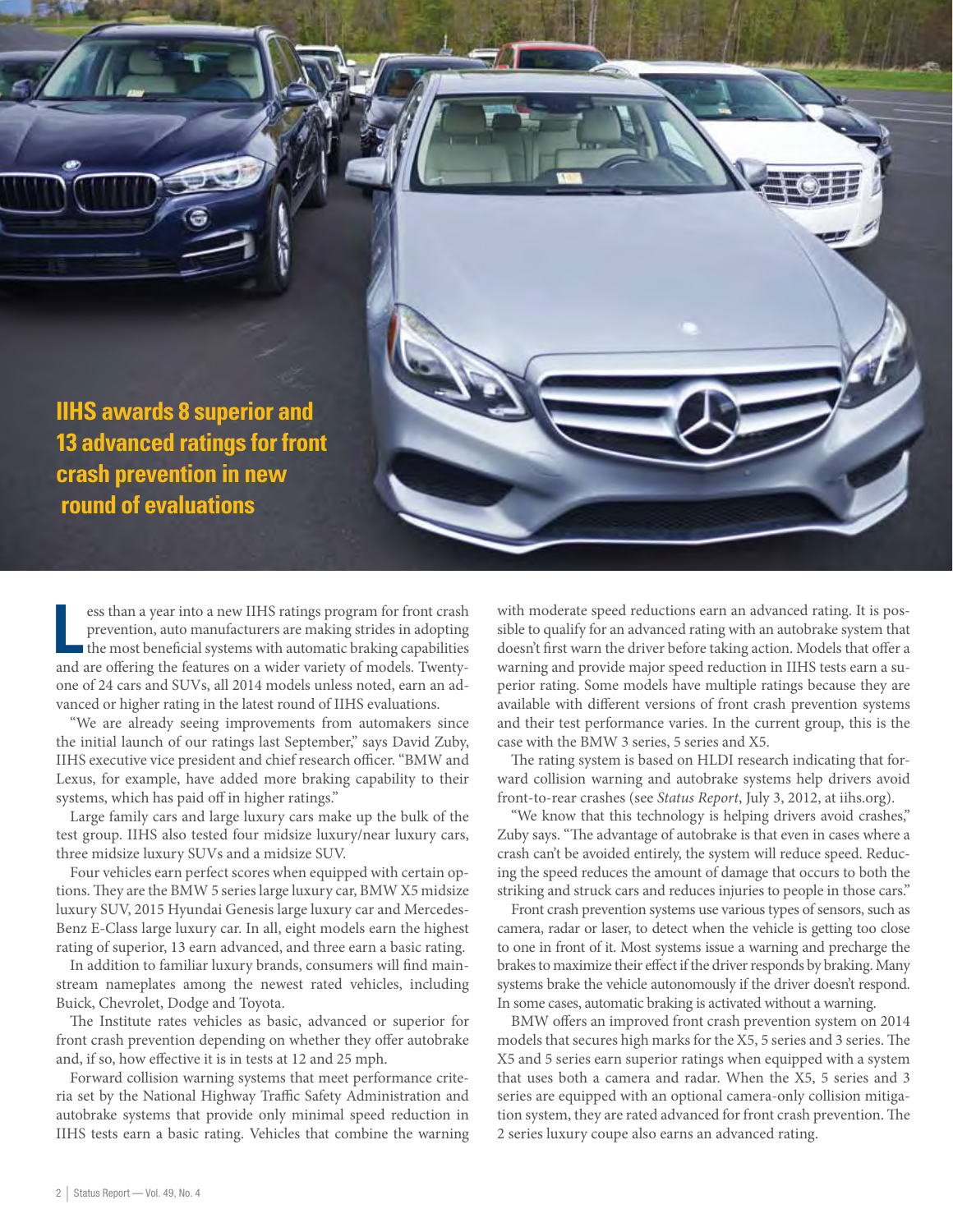# **Front crash prevention ratings**

2014 large and midsize cars and midsize SUVs

| 2014 large and midsize cars and midsize SUVs |                                                        | Autobrake points |                | Forward                     |                        |
|----------------------------------------------|--------------------------------------------------------|------------------|----------------|-----------------------------|------------------------|
|                                              | <b>SUPERIOR</b>                                        | 12 mph<br>test   | 25 mph<br>test | collision<br>warning points | <b>Total</b><br>points |
|                                              | BMW 5 series (Collision Warning with braking function) |                  | 3              |                             |                        |
|                                              | BMW X5 (Collision Warning with braking function)       | 2                | 3              |                             | հ                      |
|                                              | Hyundai Genesis (2015; Automatic Emergency Braking)    | 2                | 3              |                             | R                      |
|                                              | Mercedes-Benz E-Class (Pre-Safe Brake)                 | 2                | 3              |                             | հ                      |
|                                              | <b>Buick Regal (Automatic Collision Preparation)</b>   | 2                | $\mathcal{P}$  |                             | 5                      |
|                                              | Cadillac CTS (Automatic Collision Preparation)         | 2                | 2              |                             | 5                      |
|                                              | Cadillac XTS (Automatic Collision Preparation)         | $\mathcal{P}$    | $\mathcal{P}$  |                             | 5                      |
|                                              | Chevrolet Impala (Collision Mitigation Braking)        |                  |                |                             |                        |

#### ADVANCED



| BMW 2 series (Collision Warning with City Braking function)     | 2              |           |   |
|-----------------------------------------------------------------|----------------|-----------|---|
| Buick LaCrosse (Automatic Collision Preparation)                | $\overline{2}$ |           |   |
| Lexus IS (Pre-Collision System)                                 | 2              |           |   |
| Audi A3 (2015; Audi Pre Sense Front)                            | $\mathcal{P}$  | $\bigcap$ |   |
| Audi A6 (Audi Pre Sense Front)                                  | $\overline{2}$ | $\bigcap$ |   |
| BMW 3 series (Collision Warning with City Braking function)     |                |           | 3 |
| BMW 5 series (Collision Warning with City Braking function)     |                |           |   |
| BMW X5 series (Collision Warning with City Braking function)    |                |           |   |
| Dodge Durango (Forward Collision Warning with Crash Mitigation) |                |           |   |
| Lexus GS (Pre-Collision System)                                 |                |           |   |
| Mercedes-Benz CLA (Collision Prevention Assist Plus)            | $\mathcal{P}$  | $\bigcap$ |   |
| Infiniti QX50 (Intelligent Brake Assist)                        | $\bigcap$      |           |   |
| Infiniti QX70 (Intelligent Brake Assist)                        |                |           |   |
|                                                                 |                |           |   |

#### **SUPERIOR**

Models earning a total of 5 to 6 points, based on performance in autobrake tests and credit for forward collision warning.

#### ADVANCED

Models earning a total of 2 to 4 points, based on performance in autobrake tests and credit for forward collision warning.

#### BASIC

Models earning 1 point for forward collision warning or in 1 of 2 autobrake tests.

| Point system based on<br>autobrake performance |        |  |  |  |
|------------------------------------------------|--------|--|--|--|
| speed<br>reduction (mph)                       | points |  |  |  |
| 12 mph test                                    |        |  |  |  |
| less than 5                                    | $\Box$ |  |  |  |
| 5 <sub>to</sub> 9                              | 1      |  |  |  |
| 10 or more                                     |        |  |  |  |

| 25 mph test  |  |  |  |
|--------------|--|--|--|
| less than 5  |  |  |  |
| 5 to 9       |  |  |  |
| $10$ to $21$ |  |  |  |
| 22 or more   |  |  |  |

#### For details on individual vehicles, go to iihs.org

#### BASIC

BMW 3 series (Collision Warning with braking function), Infiniti Q70 (Intelligent Brake Assist), Toyota Avalon (Pre-Collision System)

0 1 1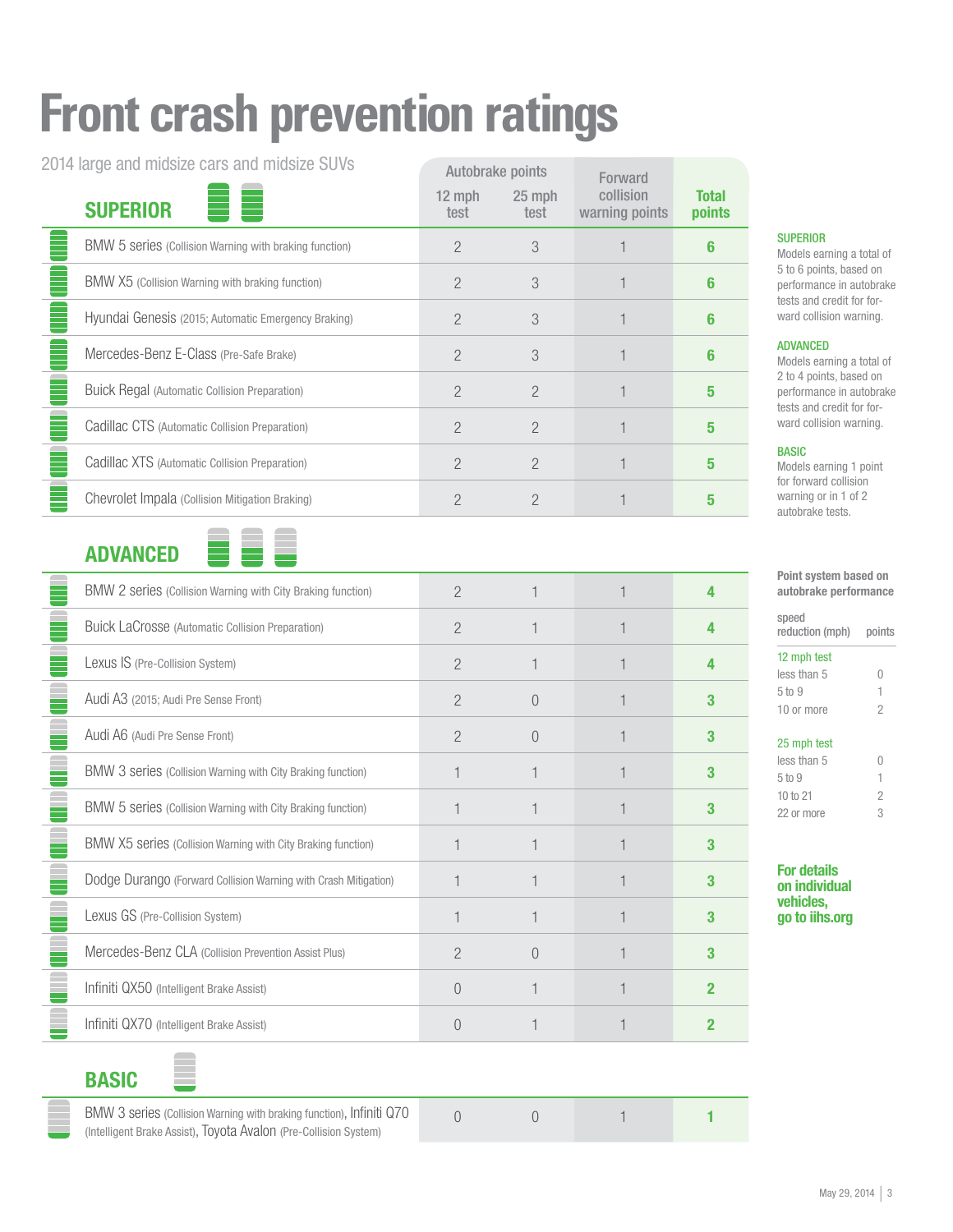In comparison, the 2013 model 3 series was rated basic. The earlier model's system braked for a stopped car ahead only if sensors first detected the car moving before it stopped. The same system is still available on certain 2014 models, and these cars continue to earn a basic rating.

Lexus enhanced its radar-based systems to provide more braking capability, garnering an advanced rating for the GS large luxury car and IS midsize luxury/near luxury car. Likewise, Toyota made changes to systems on the Highlander midsize SUV and Prius small car to earn advanced ratings in results published earlier at iihs.org. The Toyota Avalon is rated basic because the large family car's autobrake system provided minimal braking in IIHS tests.

The Buick Regal, Cadillac CTS, Cadillac XTS and Chevrolet Impala earn the highest rating of superior when equipped with GM's forward collision warning and autobrake system. The 2014 Buick LaCrosse earns an advanced rating when it has the same system. All of these cars also are available with a warning system only, which earns a basic rating. The cars join the superior-rated Cadillac ATS and SRX, which were included in the first round of tests in 2013 (see *Status Report*, Sept. 27, 2013).

The Institute's initial batch of front crash prevention ratings covered 74 midsize cars and SUVs. Results for a dozen more models followed last winter, with four earning superior ratings, six earning advanced and two earning basic. Besides the Institute, the European New Car Assessment Programme also rates front crash prevention systems and has so far published ratings for nine models sold in Europe (go to euroncap.com for details).

Most front crash prevention systems have to be purchased as part of an optional package, but consumers will find that availability



# **Honda warning system trims insurance claims**

Franchise Combined forward collision and<br>and lane departure warning system<br>available on the Honda Accord is relane departure warning system available on the Honda Accord is reducing insurance claims, a new HLDI analysis shows. The results are even better than expected based on previous studies of such technology on luxury vehicles.

In the first real-world study of a crash avoidance system on a high-volume, nonluxury vehicle, Honda's system was found

to reduce insurance claims for damage to other vehicles by 14 percent. It cut claims for injuries to occupants of the equipped vehicles by 27 percent and claims for injuries to other road users by 40 percent.

"This was our first opportunity to study advanced crash avoidance technology on a high-volume vehicle, and the results are impressive," says HLDI Vice President Matt Moore. "This is a warning system only, but

is growing, especially for autobrake. More than 20 percent of 2014 models in HLDI's vehicle features database offer a front crash prevention system with autobrake capabilities, twice as many as in 2012. Forward collision warning is offered as an option on nearly 40 percent of 2014 models.

"Sorting through the various trade names and features can be confusing, even if you're looking at models from the same manufacturer. Before buying, consumers should consult the IIHS ratings to find out if the specific model they are considering comes with a top-rated front crash prevention system," Zuby advises.

To see ratings by make and model go to iihs.org/ratings, and to check availability of crash avoidance features go to iihs.org/ crash\_avoidance.

Acura, Mercedes-Benz and Volvo sell the systems as standard equipment on certain models. An advanced-rated autobrake

the claim frequency reductions are similar to what we saw earlier for systems with automatic braking."

Previous analyses of forward collision warning without autobrake showed more modest claim reductions. Lane departure warning was associated with increases in claims in earlier studies, though none that were statistically significant (see *Status Report*, July 3, 2012, at iihs.org).

Advanced crash avoidance technologies first appeared on luxury vehicles but now are being offered as options on mainstream cars and SUVs. IIHS provides front crash prevention ratings for many models, and a basic or higher rating is a requirement for the Institute's highest award, *TOP SAFETY PICK*+. A forward collision warning system like the Accord's that meets government criteria qualifies for a basic rating. Systems that include an autobrake function can earn an advanced or superior rating, based on performance in two IIHS track tests.

For the study of the Honda features, HLDI looked at both 2-door and 4-door versions of the 2013 Accord, as well as the 2013 Crosstour, an SUV built on the Accord platform. The crash avoidance features are standard on certain trim levels. Losses under different types of insurance were compared for Accords and Crosstours with and without the features.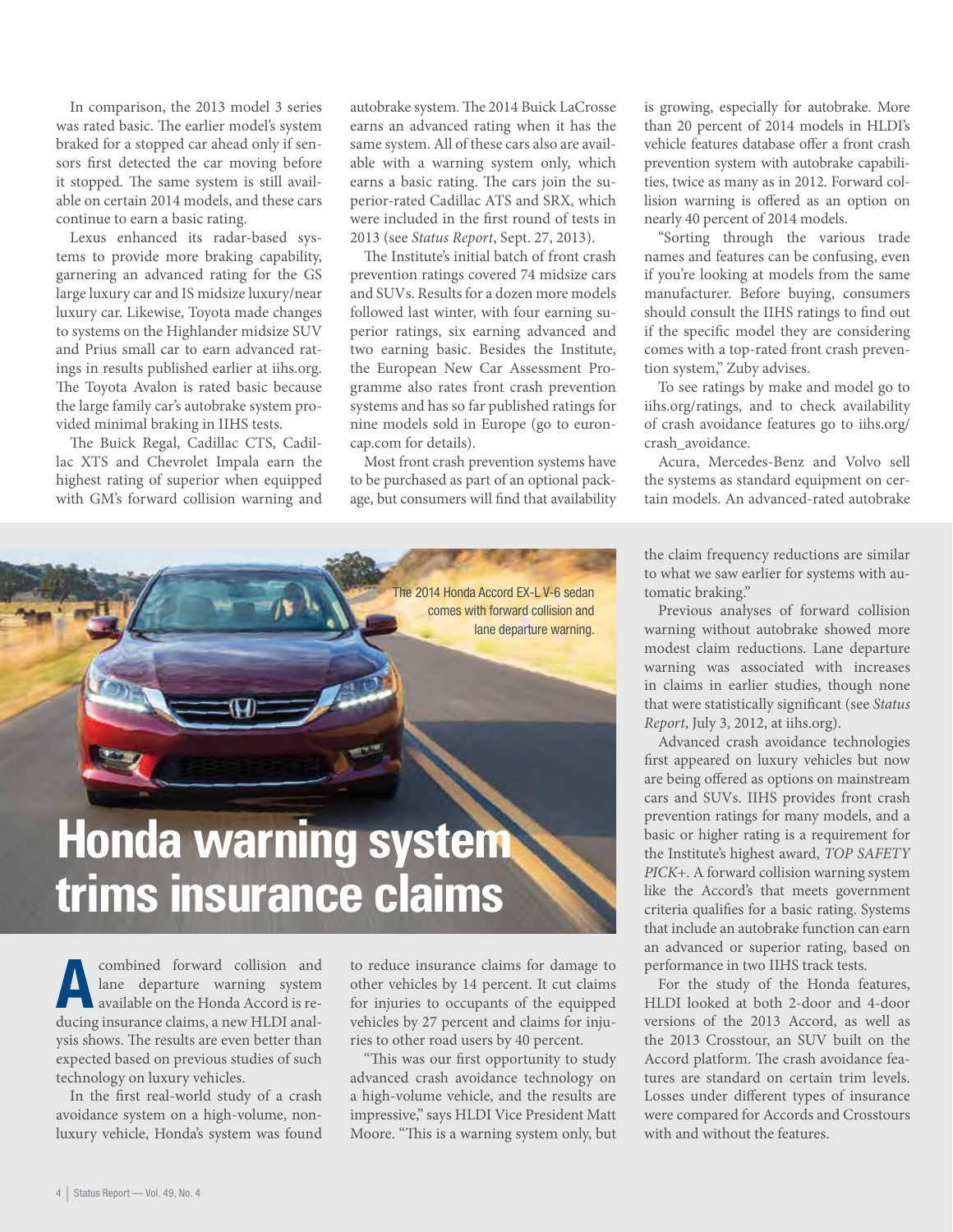

system is standard on the Volvo S60, S80 and XC60. Basic-rated forward collision warning is standard on the Acura RLX and ZDX, plus the Mercedes-Benz CLA, E-Class and M-Class.

The Institute will require an advanced or better rating for front crash prevention as one of the criteria needed to win a 2015 *TOP SAFETY PICK*+ award. For the current 2014 award cycle, models can qualify

The rate of property damage liability (PDL) claims was 14 percent lower for vehicles with forward collision and lane departure warning than for those without. PDL covers damage caused by the insured vehicle to someone else's vehicle or property. Claims for front-to-rear crashes that forward collision warning systems are intended to address are common for this type of insurance, and previous studies of front crash prevention systems found statistically significant reductions in PDL claim frequency.

In the earlier studies, forward collision warning systems without autobrake from Mercedes-Benz and Volvo resulted in PDL frequency reductions of 7 percent. Systems that included autobrake had reductions of 10-14 percent.

The impressive results for a system that lacks autobrake could mean that Honda's forward collision warning works better than the warning systems evaluated earlier. Another possible explanation is that the Honda lane departure warning component is providing a benefit, unlike lane departure warning systems from Buick and Mercedes-Benz that were studied in 2012. In the earlier studies, only Volvo's lane departure warning was associated with PDL claim frequency reductions, but it was combined with forward collision warning with autobrake, and the effect wasn't

statistically significant. Forward collision warning is still relatively new, so the benefits of the various systems may turn out to be more similar to one another after additional data are collected.

be weaker than the effects on PDL because -20 da's warning system, though the reduc-<sub>-10</sub> Claim frequency under collision coverage, which pays for damage to the insured vehicle, was 4 percent lower with Hontion wasn't statistically significant. Effects on collision claims would be expected to collision claims include many single-vehicle crashes that wouldn't be addressed by the technology. That pattern was observed in the earlier analyses of front crash prevention systems as well.

Notably, collision claim severity, or average loss payment per claim, fell by \$409 with the warning system. This indicates that many crashes that aren't prevented by the feature are mitigated. Previously studied warning systems didn't show declines in collision severity, and the difference may have to do with the location of the equipment on the vehicle. Honda's system relies on a camera located inside the vehicle, while the other systems use external radar sensors that can be easily damaged, pushing up repair costs in crashes that aren't avoided.

Injury claim frequencies also fell with the warning system. Bodily injury liability

#### good ratings in the moderate overlap front, side, roof strength and head restraint tests, plus a good or acceptable rating in the small overlap front crash test.  $\blacksquare$

with a basic rating. Vehicles also must earn

#### Percent differences in claim frequency for Honda Accords with forward collision and lane departure warning



coverage, which pays for injuries to occupants of other vehicles or other people on the road, declined 40 percent. Medical payment insurance, which covers injuries to occupants of the insured vehicle, fell 27 percent. Personal injury protection, which is sold in states with no-fault insurance systems and covers injuries to occupants of the insured vehicle regardless of who is at fault, fell 11 percent, but the result wasn't statistically significant.

For a copy of "Honda Accord collision avoidance features: initial results," email publications@iihs.org.  $\blacksquare$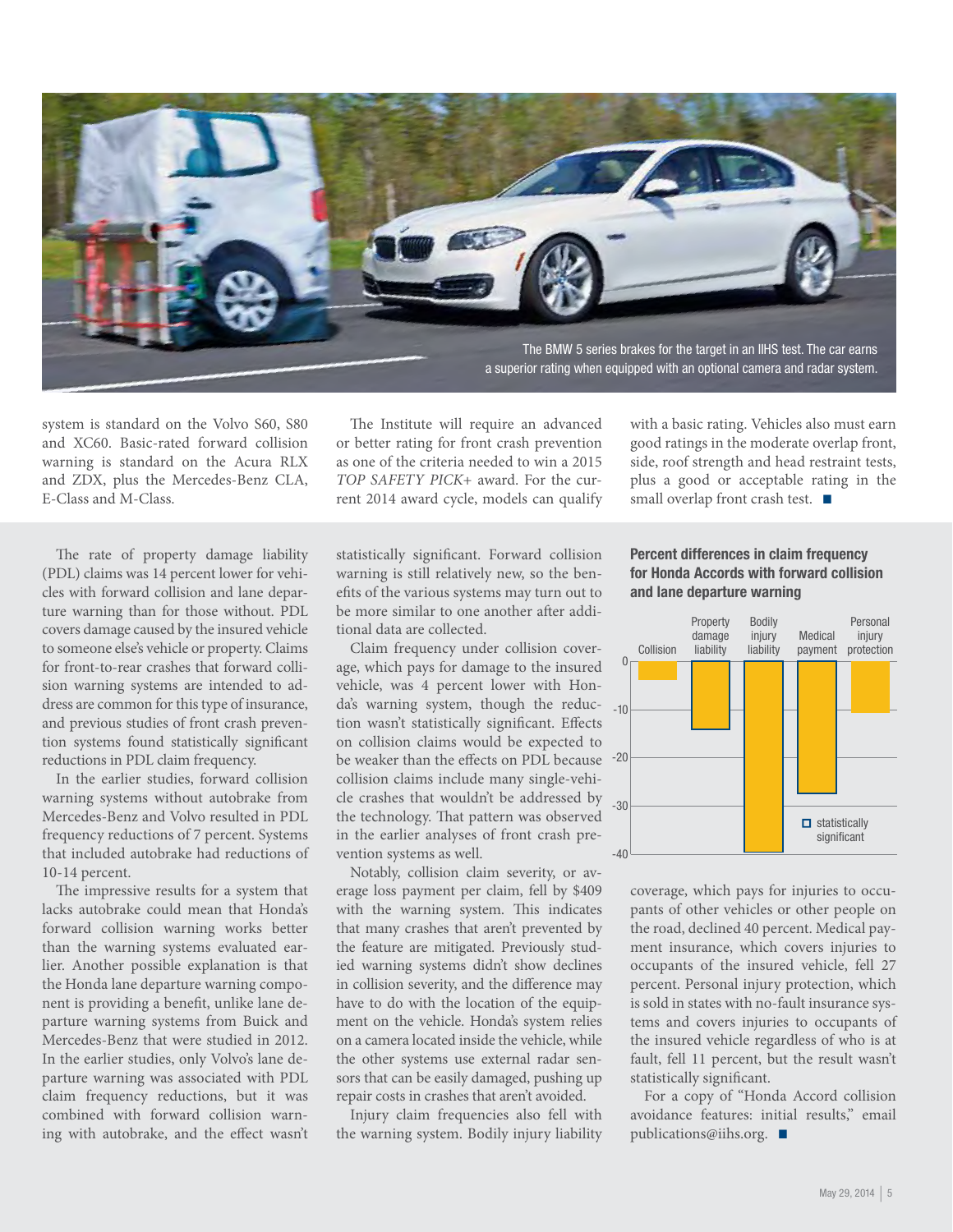The side curtain airbag and driver airbag deploy in the Hyundai Genesis during an IIHS side test. The car's side curtain airbags also are designed to deploy in a rollover crash.

## **Side airbag benefits extend to people in rollover crashes**

side curtain airbags that deploy in rollover crashes help reduce front-seat occupant deaths in first-event rollovers by 41 percent, the National Highway Traffic Safety Administration (NHTSA) estimates in a preliminary look at the benefits of this relatively new type of airbag. In the report, the agency also updates estimated benefits for four other types of side airbags, adding to the evidence that they are saving lives and reducing injuries.

Curtain airbags designed to deploy in rollovers and remain inflated

Vehicles roll over in less than 3 percent of all crashes, but these crashes account for more than a third of passenger vehicle occupant deaths.

longer began to appear in 2002 models, and by the 2014 model year about 38 percent of new passenger vehicles had them. These rollover airbags are expected to become the norm as manufacturers work to meet a new ejection mitigation standard that began phasing in with 2014 models (see *Status Report*, April 26, 2011, at iihs.org).

Other types of side airbags have been available on U.S. passenger vehicles since 1996. These include curtain airbags designed to deploy from the roof or door in side crashes; torso airbags, which deploy from the seat; combination head/torso airbags; and curtain plus torso airbags. Curtain plus torso airbags are the most common, found in 83 percent of 2014 models, HLDI estimates.

Based on analysis of data from the Fatality Analysis Reporting System, NHTSA estimates that curtain plus torso airbags reduce the risk of a driver or right front-seat passenger dying in a near-side crash by 31 percent, and combination head/torso airbags reduce the risk by 25 percent. Curtain airbags alone lower the risk by 16 percent, while torso airbags trim the risk by 8 percent. The agency's estimated benefits of side airbags are in line with earlier research by the Institute and other groups (see *Status Report*, Oct. 7, 2006, and Dec. 20, 2012).

In side-impact crashes, the side structure of the struck vehicle or the structure of the striking vehicle can injure even properly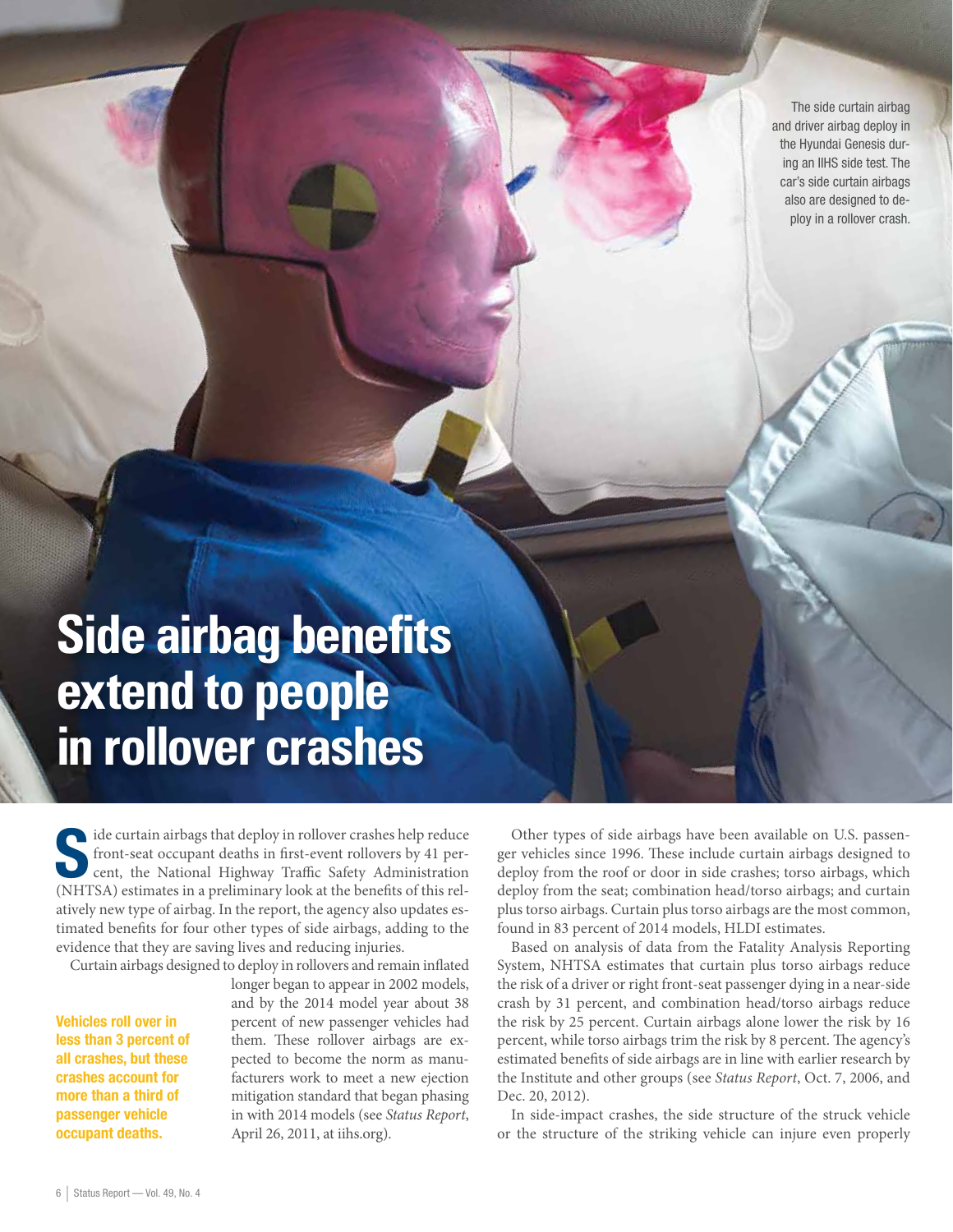belted occupants. In some cases, occupants collide with nearby objects, such as utility poles. Side airbags cushion and spread the load of these impacts to prevent any part of an occupant's body from sustaining concentrated impact forces. Side airbags that offer head protection are particularly important because they may be the only thing between a person's head and the front of a striking vehicle, a tree or other object, or the ground in the event of a rollover.

All of the vehicles that earn good ratings in the Institute's crash test assessing occupant protection in side impacts have head-protecting side airbags. These vehicles also have side structures that resist major intrusion into the occupant compartment. NHTSA doesn't mandate side airbags specifically but does require a high level of head and torso protection for occupants in side crashes.

Vehicles roll over in less than 3 percent of all crashes, but these crashes account for more than a third of passenger vehicle occupant deaths. When vehicles do roll, side curtain airbags can prevent an occupant's head and upper body from contacting the ground and also keep unbelted people inside the vehicle. In addition, safety belts hold occupants in their seats and inside the vehicle when people use them, while strong roofs that resist occupant compartment intrusion reduce the risk of serious injury and death.

NHTSA notes that its preliminary estimate of the benefits of curtain airbags that deploy in rollovers is based on limited data of the fatal crash experience of 2011 and earlier model vehicles. This type of airbag didn't begin to see rapid growth in installations until the 2010 model year.

For a copy of "Updated estimates of fatality reduction by curtain and side air bags in side impacts and preliminary analyses of rollover curtains" by C.J. Kahane, go to www-nrd.nhtsa.dot. gov/Pubs/811882.pdf.  $\blacksquare$ 

 $\clubsuit$ <sup>2</sup> To see side airbag availability by make and model year go to: iihs.org/iihs/ratings/safety-features).

### **Rearview camera rule aims to reduce backover crashes**

Nearly all new passenger vehicles are expected to have rearview cameras by May 2018 under a new rule issued by the National Highway Traffic Safety Administration (NHTSA).

The regulation is designed to reduce backover crashes involving children and other pedestrians and was several years in the making. Congress directed the agency in 2008 to expand the required field of view behind a vehicle.

The rule, which applies to vehicles weighing less than 10,000 pounds, doesn't explicitly require cameras. However, many of the requirements currently can be met only with cameras. The field of view must include a 10-foot by 20-foot zone directly behind the vehicle and must display specific portions of seven 32-inch-tall cylinders placed along the perimeter of that zone. The rule also includes specific requirements for image size, default view and other characteristics.

A recent IIHS study indicated that rear cameras could help prevent backover crashes involving people in a vehicle's blind zone. The study, which relied on volunteer drivers, showed that cameras are more effective than parking sensors at helping drivers see and avoid a child-size object placed behind the vehicle (see Status Report, March 13, 2014, at iihs.org).

An estimated 267 people are killed and 15,000 injured each year by drivers who back into them, usually in driveways or parking lots. Young children and elderly people are most likely to be killed in such crashes. About 210 of the fatalities involve vehicles under 10,000 pounds. NHTSA estimates that 58 to 69 lives will be saved each year once every vehicle under 10,000 pounds on the road is equipped with a rear visibility system.

NHTSA also expects the systems to reduce crashes that result in property damage only. HLDI studies of insurance data for Mazda and Mercedes-Benz vehicles equipped with rear cameras didn't show consistent reductions in claims (see Status Report, July 3, 2012).

Rearview cameras are becoming common in new vehicles. NHTSA estimates that even without the rule, 73 percent of the vehicles covered by it would have been sold with rear camera systems by 2018. However, some automakers may have been incorporating the technology in anticipation of the requirement, rather than as a result of market demand.

The rise of rear cameras has prompted automakers to contemplate more comprehensive camera systems that could take the place of side mirrors. Removing side mir-



rors would reduce a vehicle's aerodynamic drag, improving fuel economy. The Alliance of Automobile Manufacturers and Tesla Motors recently petitioned NHTSA to allow camera systems as a compliance option to meet the performance requirements for mirrors.

"Cameras are a great tool for enhancing rear visibility, but if they are going to replace side mirrors, they have to work properly in all kinds of weather and lighting conditions," says David Zuby, IIHS executive vice president and chief research officer. "There also needs to be more research into how drivers use camera information to make sure they would be able to adjust safely to this change."

Current camera systems aren't perfect. In the Institute study, for example, drivers frequently hit a stationary object when it was in the shade even if they were looking at the camera display.

A certain amount of direct visibility by means of over-the-shoulder glances also is important. In comments to NHTSA, the Institute has cautioned against cameras being used as a justification for vehicle designs that limit visibility (see Status Report, March 13, 2014). Many drivers still rely on direct glances to get their bearings before backing up.

The rear camera requirement will be phased in beginning May 1, 2016. Ten percent of vehicles manufactured the first year must meet the field-of-view requirement only, and 40 percent must meet it the following year. All vehicles produced after May 1, 2018, must meet the field-of-view requirement, as well as all the other performance requirements.  $\blacksquare$